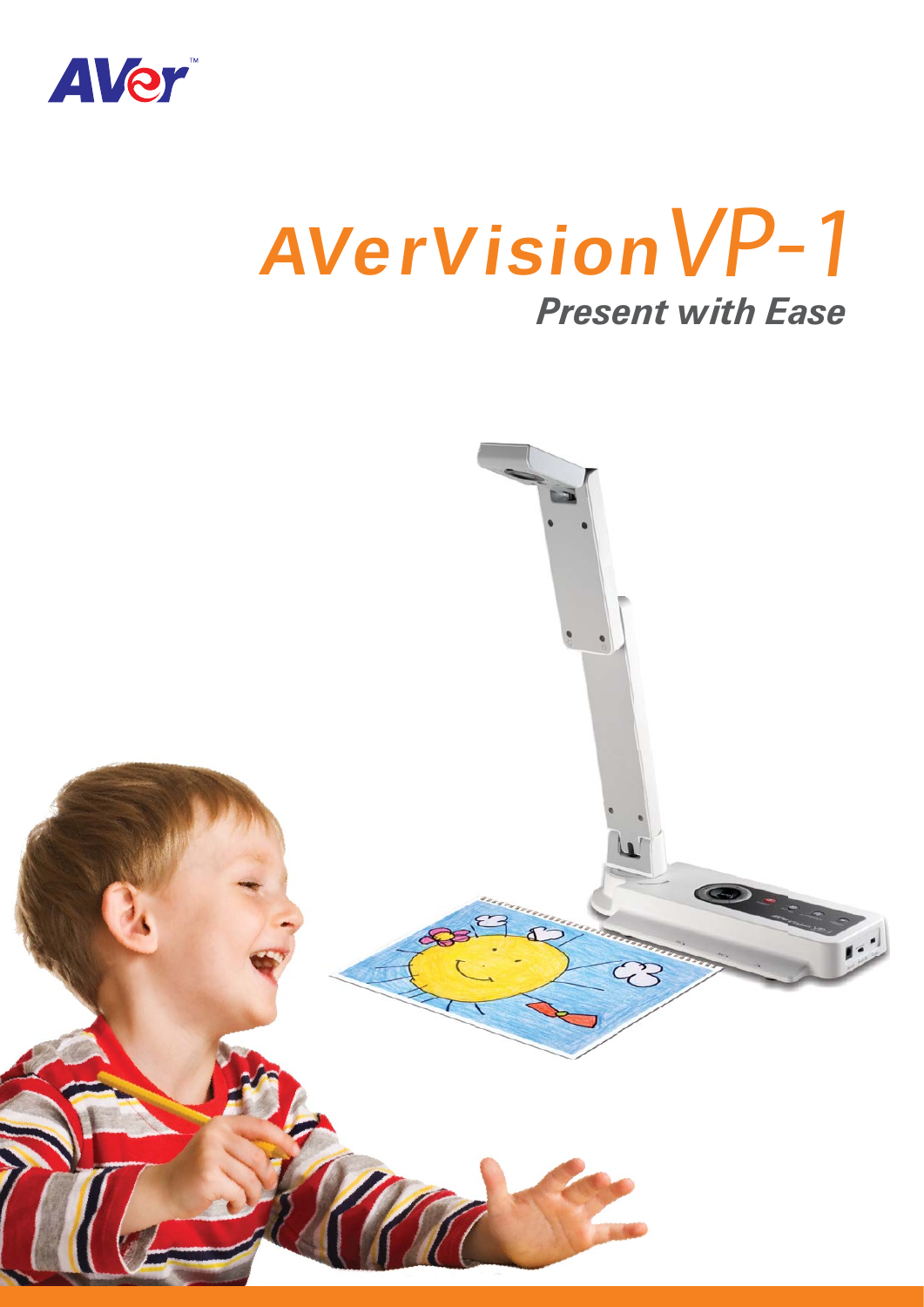

## **Compact, Simple, and Practical**

 $\bullet$ 

The AVerVision VP-1, an ultra-compact and lightweight interactive visualizer, makes presenting even easier than ever. Setting up the AVerVision VP-1 takes a matter of seconds, while its user-friendly control panel makes operating the AVerVision VP-1 just as simple as set up.

Using such a breakthrough portable interactive visualizer doesn't mean giving up image quality as the AVerVision VP-1 features a 2-megapixel sensor and an 16X digital zoom. The AVerVision VP-1's size and functionality allows for true presenting power anytime, anywhere.

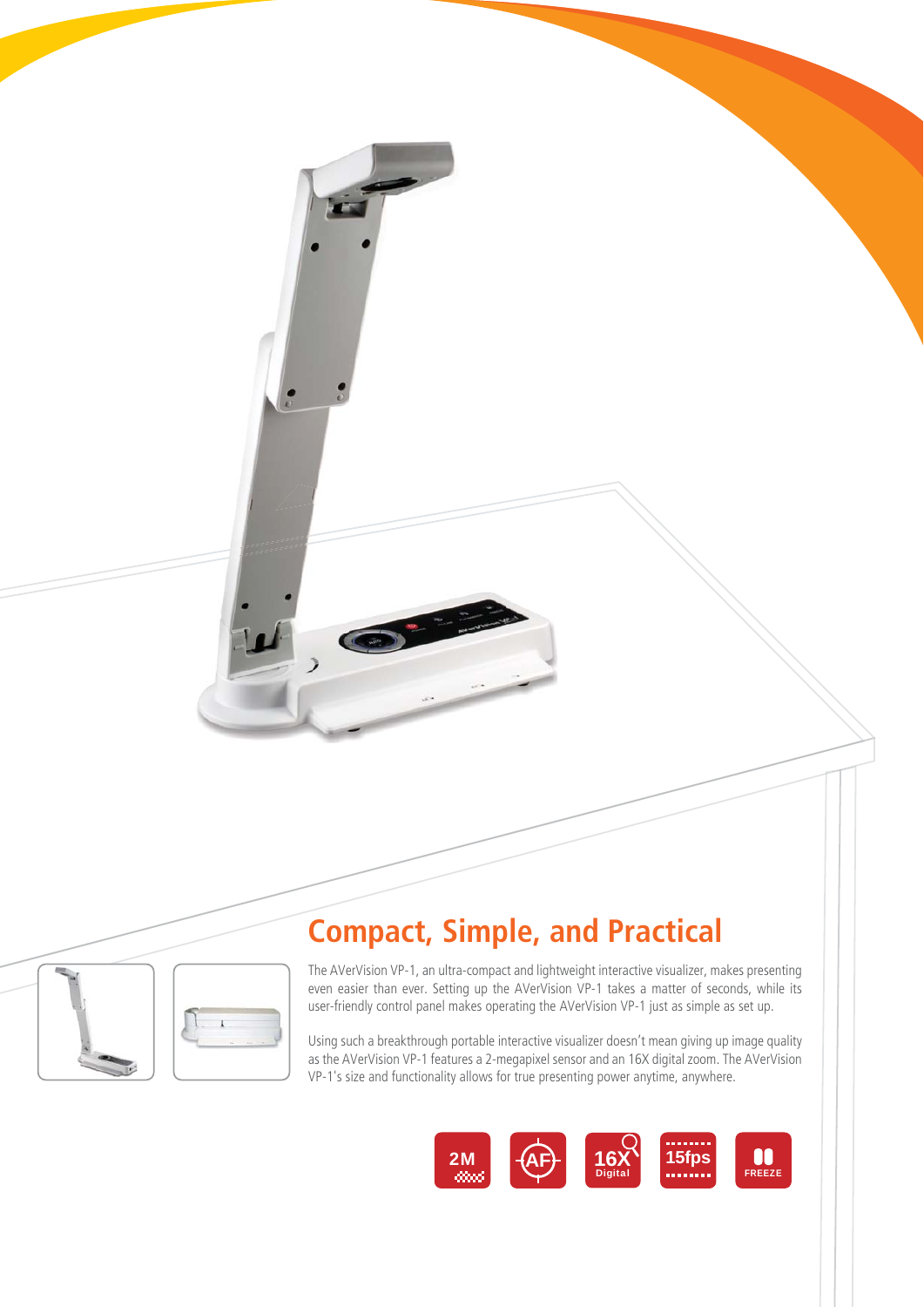#### **Easy-to-Use and Portable**

The AVerVision VP-1's innovative swivel arm and camera head can be unfolded or folded in three easy steps, making this interactive visualizer remarkably portable yet still practical as the AVerVision VP-1 provides an A4-sized landscape shooting area.

 $A4 \Box$   $A4$ 

297mm  $\int_{297 \text{mm}}^{28}$ 

#### **Nifty Paper Guide**

**Crystal Clear**

Quickly align A4-sized documents with the AVerVision VP-1 camera's shooting area using the convenient paper guide. Whether presenting in portrait or landscape format, the paper guide clearly marks where to place your document accordingly.



#### **Freeze! Don't Move!**

Pushing the freeze button on the AVerVision VP-1's simple control panel displays a still image of your presented object. This prevents disruption of presented objects during presentations.

Don't waste time during your presentations. Automatically adjust the focus and white balance with just one push of the AVerVision VP-1's Auto button to instantaneously display crystal clear images of any document or 3-D object.



 $210\text{mm}^2$   $\sim$   $\sim$   $/$  A4



210mm

 $\Box$ 

 $AA$ <sup> $\Box$ </sup>

#### **Conveniently Rotate Images**

The Flip/Mirror button increases the versatility of the AVerVision VP-1 by easily flipping images vertically or horizontally. Mirroring or unmirroring images can also be done using this button.





#### **Versatile Camera Head**

Not only can the AVerVision VP-1's camera head be positioned to display objects placed on platforms such as tables, but can also be adjusted to its fully unfolded upright position to easily capture live video feed with the help of the Flip/Mirror button.